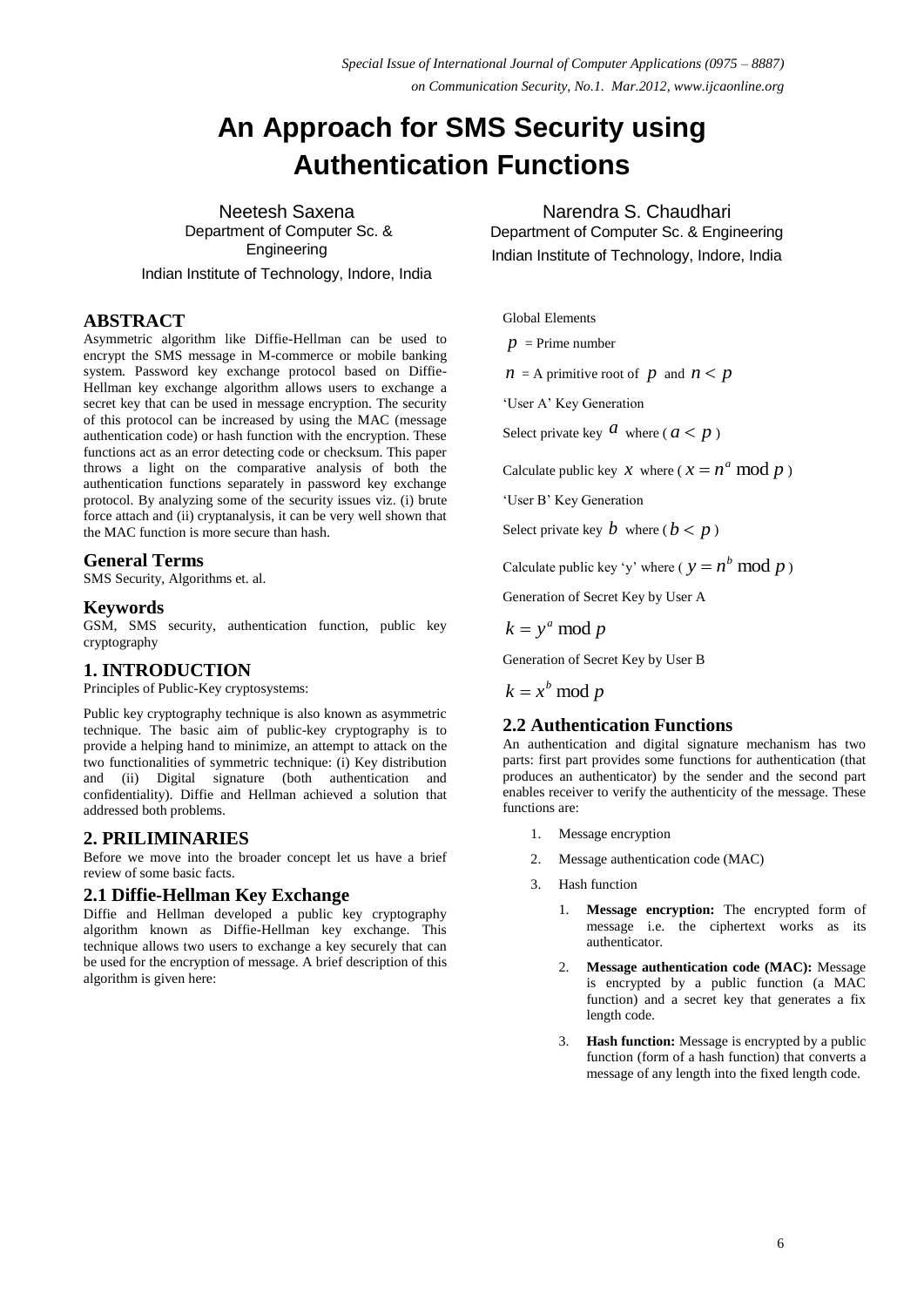Assume that: **User A** Private key: a Public key: x

**User B**

Private key: b Public key : y

**(i) Encryption:** confidentiality, authentication and signature  $A \rightarrow B : E_y[E_a(M)]$ 

**(ii) MAC Encryption:** confidentiality and authentication

 $A \rightarrow B : E_{k_2}[M] \, \mathcal{C}_{k_1}[E_{k_2}(M)]$ 

Where k1 and k2 are the two shared secret keys.

**(iii) Hash Function Encryption:** confidentiality and authentication

 $\mathrm{A}\rightarrow\mathrm{B}$  :  $\,E_{_k}\,$  [M || H(M) || N]

 Where k is the shared secret key and N is the shared secret value between A and B.

#### **3. PASSWORD KEY EXCHANGE PROTOCOL BASED ON PUBLIC ENCRYPTION**

Let us assume that there are two parties A and B respectively, who want to communicate with each other. They can share only the passwords of each other i.e. a calculated public key. Various steps of communication are as follows:

- 1. Both User A and B know their private keys (a random number) 'a' and 'b' respectively.
- 2. User A calculates its password (public key) 'x' as  $[x = n^a \mod p].$
- 3. User B calculates its password (public key) 'y' as  $[y = n^b \mod p].$
- 4. User A sends its IDA and password 'x' to User B.
- 5. User B sends its IDB and password 'y' to User A.
- 6. User A generates a shared secret key 'k' by password of User B 'y' and its private key 'a'.

$$
k = ya \bmod p = [nb \bmod p]a \bmod p =
$$

 $n^{ab}$  mod  $p$ 

7. User B generates a shared secret key 'k' by password of User A 'x' and its private key 'b'.

$$
k = xb \bmod p = [na \bmod p]b \bmod p =
$$

 $n^{ab}$  mod  $p$ 

It is difficult for attacker to guess the passwords of User A and User B. This protocol depends upon the effectiveness of computing discrete logarithms. Thus the attacker is forced to calculate the discrete logarithm to determine the key. The security of this protocol depends on the fact, that, it is relatively easy to calculate exponential modulo of a prime number while it is very difficult to calculate the discrete logarithms and for a large number it is almost infeasible to calculate discrete logarithm.

#### **4. PASSWORD KEY EXCHANGE PROTOCOL BASED ON MAC ENCRYPTION**

Again let us assume that there are 2 shared keys k1 and k2 respectively that are used by both users.

Various steps of communication followed in MAC encryption are as follows:

- 1. User A and User B know their private keys (a random number) 'a' and 'b' respectively.
- 2. User A calculates its password (public key) 'x' as  $[x = n^a \mod p]$  and  $C_k$  (*passowrd*) using a MAC function/algorithm.
- 3. User B calculates its password (public key) 'y' as  $[y = n^b \mod p]$  and  $C_k$  (*passowrd*) using a MAC function/algorithm.
- 4. User A sends its IDA and  $E_{k2}$ [(*password*) ||  $C_{k1}$ (*passowrd*)] to User B.
- 5. User B sends its IDB and  $E_{k2}$ [(*password*) ||  $C_{k1}$ (*passowrd*)] to User A.
- 6. User A generates a shared secret key 'k' by the password of User B and its private key 'a'. {use  $D_{k2}$ [(  $password$  ) ||  $C_{k1}$  (  $password$  )] to get

the password and use  $k_1$  shared key to calculate

 $C_{k1}$  (*password*) and match with the actual

 $C_{k1}$  (*password*) send by User B to detect the error}

$$
k = ya \bmod p = [nb \bmod p]a \bmod p =
$$
  
 
$$
nab \bmod p
$$

7. User B generates a shared secret key 'k' by the password of User A and its private key 'b'. {[use  $D_{k2}$ [(  $password$  ) ||  $C_{k1}$  (  $password$  )] to get the password and use  $k_1$  shared key to calculate

 $C_{k1}$  *( password*) and match with the actual

 $C_{k1}$  (*password*) send by User A to detect the error}.

$$
k = xb \bmod p = [na \bmod p]b \bmod p =
$$
  
 
$$
nab \bmod p
$$

But MAC does not provide digital signature because it uses

shared keys.

#### **5. PASSWORD KEY EXCHANGE PROTOCOL BASED ON HASH FUNCTION ENCRYPTION**

This protocol uses a hash function. The basic purpose of hash function is to provide authentication by generating a hash code value (like fingerprints). It is easy to calculate  $H(M)$  for a given message M. There are three main properties of hash function:

1. One way property: For a given value h, it is computationally infeasible to find M such that  $H(M) = h$ .

2. Weak collision resistance: For a given block M, it is computationally infeasible to find  $N \neq M$  such that  $H(N) =$  $H(M)$ .

3. Strong collision resistance: It is computationally infeasible to find any pair  $(M, N)$  such that  $H(M) = H(N)$ .

The difference of this protocol with password key exchange public encryption protocol is that here User A and User B send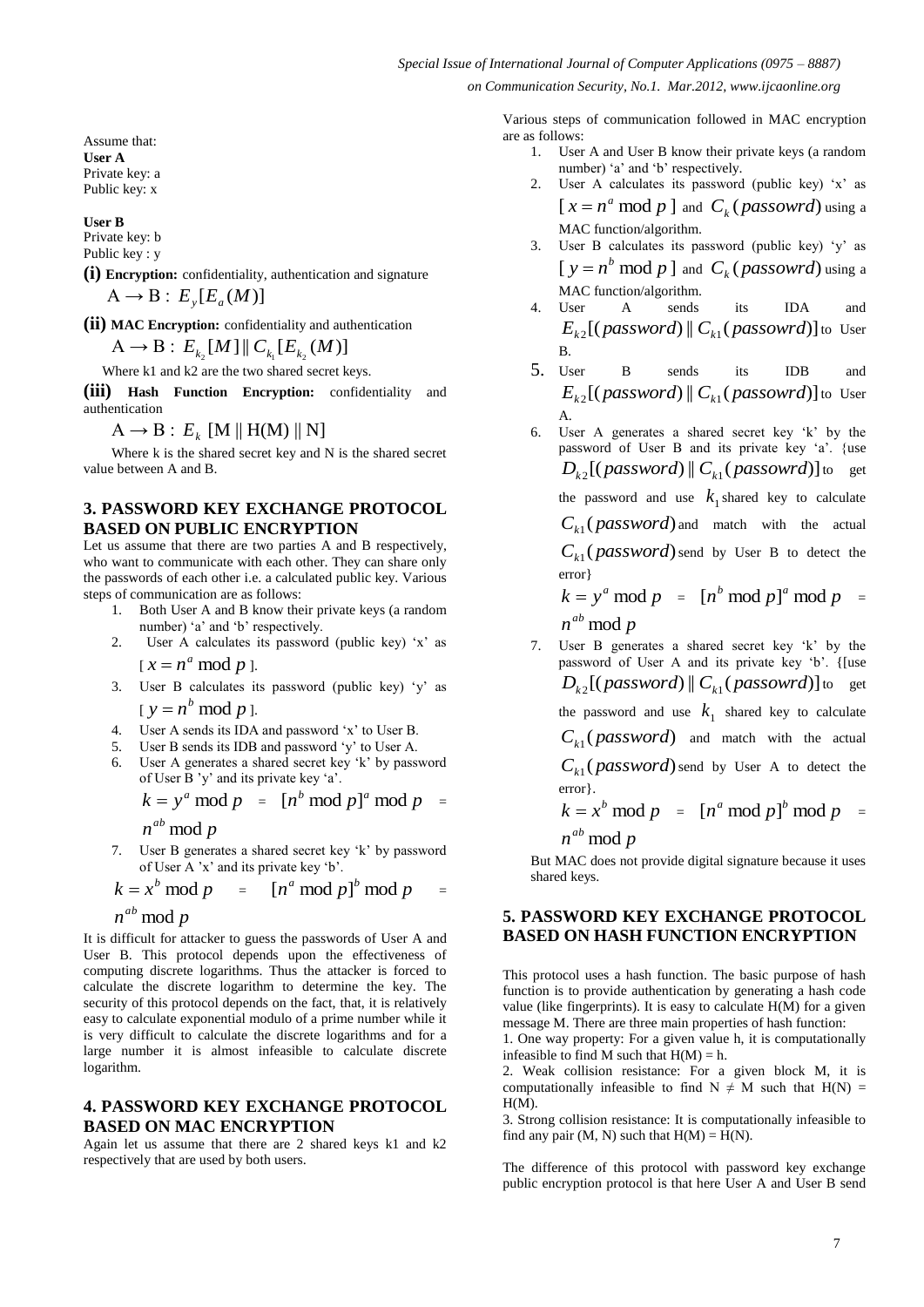H(password) instead of only password. Various steps of communication by hash function encryption are as follows: 1. User A and User B know their private keys (a random number) 'a' and 'b' respectively.

- 2. User A calculates its password (public key) 'x' as  $[x = n^a \mod p]$  and H(password) using a hash function.
- 3. User B calculates its password (public key) 'y' as  $[y = n^b \mod p]$  and H(password) using a hash function.
- 4. User  $A$  sends its  $ID_{A}$ ,  $E_{\rm k}$ [(*password*) ||  $E_{\rm kRa}$ [*H*(*password*)]] to User B.

5. User B sends its  $ID_R$  $E_k[($ *password* $)$  ||  $E_{kRb}[H(password)]$  to User A.

6. User A generates a secret key 'k' by the password of User B and its private key 'a'. {Use  $D_k[(\textit{password}) \mathbin\Vert E_{\textit{kRa}}[H(\textit{password})]]$  to get the password and use public key of User A  $kU_a$ <sup>,</sup> to decrypt the H(password). Now calculate H(password) and match with the decrypted H(password) send by User B to detect the error.}

$$
k = ya \bmod p = [nb \bmod p]a \bmod p =
$$

 $n^{ab}$  mod  $p$ 

7. User B generates a secret key 'k' by the password of User A and its private key 'b'. {Use  $D_k[(\textit{password}) \mathbin\Vert E_{\textit{kRb}}[H(\textit{password})]]$  to get the password and use public key of User B  $kU_b$ <sup>,</sup> to decrypt the H(password). Now calculate H(password) and match with the decrypted H(password) send by User A to detect the error}  $k = x^b \mod p = [n^a \mod p]^b \mod p =$ 

$$
n^{ab} \mod p
$$

#### **6. COMPARISON**

Both MAC and hash values are used as error detecting code or checksum. The difference between a one-way hash and a MAC (Message authentication code), is that the hash verifies the uniqueness of a message and the MAC is usually an encrypted hash, also used to verify the uniqueness of a message, but which only can be verified if you know the secret key.

We can analyze the security of both functions by two major cryptographic terms:

(i) Brute force attack and, (ii) cryptanalysis.

MAC uses a secret key to generate a MAC code but hash function doesn't use any key. In the brute force attack all the possible combination of the key are applied. Suppose if the key

is of n-bit size then the brute force attack is  $2^n$ . In MAC, even if an attacker gets the MAC value, he can't get the original message unless he knows the secret key. Thus we can say that, the MAC encryption is more secure than the hash encryption.

Now we consider another security aspect of cryptography i.e. Cryptanalysis. We can analyze the structure of hash function and the computational complexity of different attacks applied on hash function by [2].



Basically cryptanalysis of hash function is based on the internal structure of function 'f' that is used in hash algorithm. Hash function can be summarized as follows:

$$
CV_0 = IV
$$
 (initial n-bit value)  

$$
CV_i = f(CV_{i-1}, P_{i-1})
$$

 $H(M) = CV_N$ 

To study the MAC function and its structure we can refer [5]. A simple MAC function is shown in the figure 2. Here,

$$
C_1 = E_k(P_1)
$$
  
\n
$$
C_2 = E_k(P_2XORC_1)
$$
  
\n
$$
C_N = E_k(P_NXORC_{N-1})
$$

Here, in this MAC function, DES is used as the encryption algorithm and the encryption is done by a secret key 'K'. As there is a vast variety in the structure of MAC function, so it is very difficult to apply cryptanalysis on it.